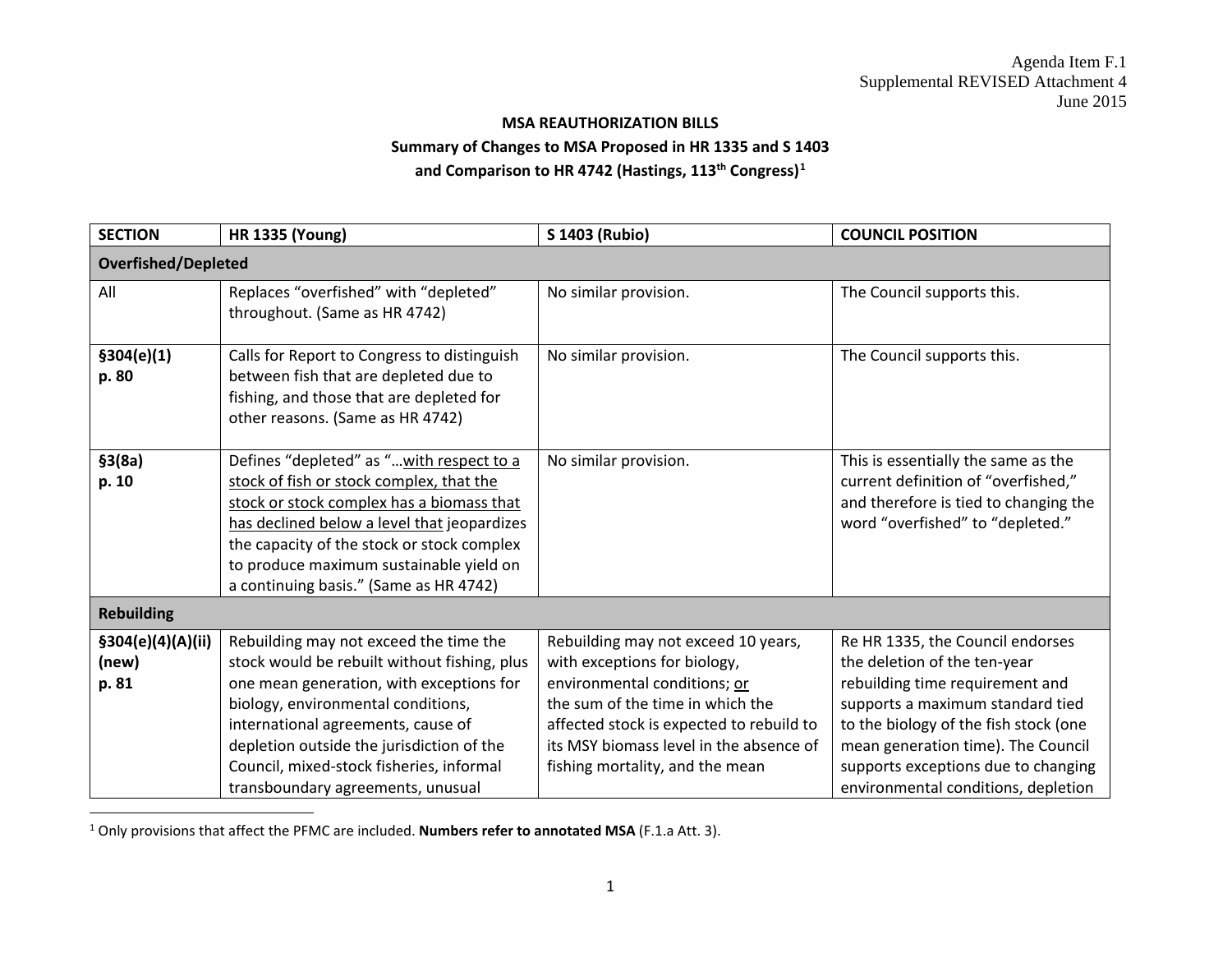|                            | events. Requires a schedule for reviewing<br>rebuilding progress - §304(e)(4)(E). (Same<br>as HR 4742)                                                                                                                                                                                                                                 | generation of time of the affected stock<br>of fish.                                                                                                                                                               | due to international fisheries outside<br>U.S. control, and a mixed stock<br>exception that would rarely be<br>instituted. The Council does not<br>support broad exceptions that might<br>be exercised frequently or that might<br>weaken incentives to conserve<br>stocks. |
|----------------------------|----------------------------------------------------------------------------------------------------------------------------------------------------------------------------------------------------------------------------------------------------------------------------------------------------------------------------------------|--------------------------------------------------------------------------------------------------------------------------------------------------------------------------------------------------------------------|-----------------------------------------------------------------------------------------------------------------------------------------------------------------------------------------------------------------------------------------------------------------------------|
| §304(e)(9)*<br>p. 83       | Councils may end rebuilding program if the<br>Council's SSC determines and the Secretary<br>agrees that a fishery is not depleted, either<br>within 2 years of the effective date of a<br>relevant FMP, amendment or regulation,<br>or within 90 days after the next stock<br>assessment after the determination. (Same<br>as HR 4742) | No similar provision.                                                                                                                                                                                              | The Council recommends language<br>specifying that stocks later<br>determined never overfished should<br>not be held to rebuilding provisions,<br>a matter not specifically addressed<br>by this language.                                                                  |
| \$304(e)(4)(A)(1)<br>p. 81 | Rebuilding times shall be as short as<br>practicable (as opposed to "possible")<br>(Same as HR 4742)                                                                                                                                                                                                                                   | No similar provision.                                                                                                                                                                                              | The Council supports this.                                                                                                                                                                                                                                                  |
| §304(e)(8)*<br>p. 82       | Councils may use alternative rebuilding<br>strategies, including harvest control rules<br>and fishing mortality targets (p 82) (Same<br>as HR 4742)                                                                                                                                                                                    | No similar provision, but see use of<br>alternative management measures in<br>recreational fisheries below.                                                                                                        | The Council supports this.                                                                                                                                                                                                                                                  |
| <b>ACL Exceptions</b>      |                                                                                                                                                                                                                                                                                                                                        |                                                                                                                                                                                                                    |                                                                                                                                                                                                                                                                             |
| \$302(m)(2)<br>p. 66       | ACLs not required for ecosystem<br>component species, or for species that<br>have life cycles of approximately 1 year<br>(unless subject to overfishing); or for<br>species in which more than half of a single<br>year-class will complete their lifecycle in<br>less than 18 months, and stocks where                                | ACLs not required for species with a<br>mean life cycle of 18 months or less, or<br>species for which all spawning and<br>recruitment occurs beyond State<br>waters and the EEZ, unless subject to<br>overfishing. | The Council generally supports the<br>HR 1335 version. The S 1403 version<br>appeared in the earlier Begich/Rubio<br>discussion draft, where there were<br>some concerns about the spawning<br>and recruitment phrase.                                                      |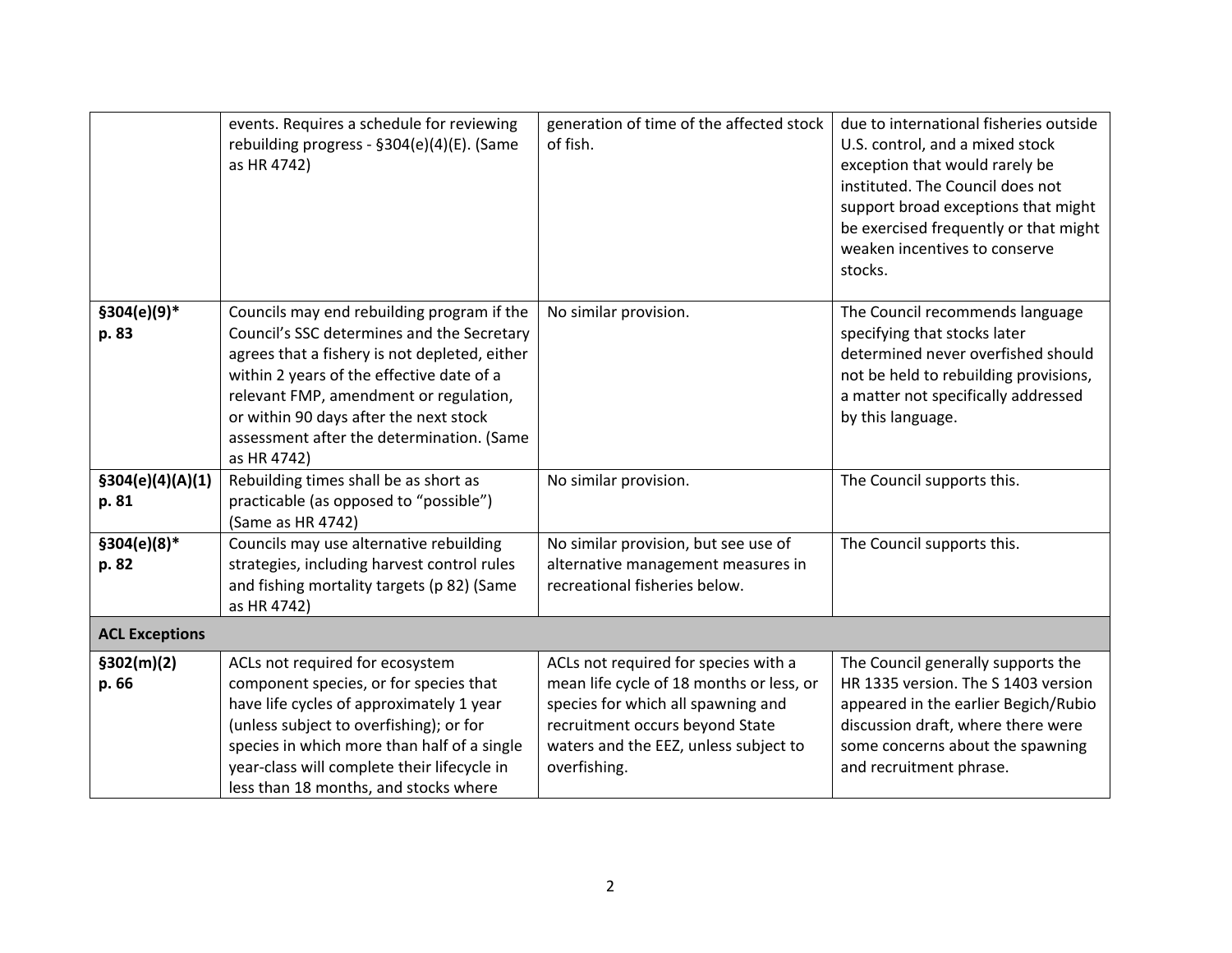|                                   | fishing mortality will have little impact on<br>the stock. (Same as HR 4742)                                                                                                                                                                                                                     |                                                                                                                                                                                                                              |                                                                                                                              |
|-----------------------------------|--------------------------------------------------------------------------------------------------------------------------------------------------------------------------------------------------------------------------------------------------------------------------------------------------|------------------------------------------------------------------------------------------------------------------------------------------------------------------------------------------------------------------------------|------------------------------------------------------------------------------------------------------------------------------|
| \$302(m)(1)<br>p. 60              | In establishing ACLs, Councils may consider<br>ecosystem changes and economic needs of<br>fishing communities (Same as HR 4742)                                                                                                                                                                  | No similar provision                                                                                                                                                                                                         | The Council supports this.                                                                                                   |
| \$302(m)(3)<br>p. 61              | ACLs may take into account management<br>measures under international agreements<br>and informal transboundary agreements,<br>and, when there is no transboundary<br>agreement, activities by other countries<br>that hinder conservation efforts for<br>transboundary stocks. (Same as HR 4742) | No similar provision                                                                                                                                                                                                         | The Council supports this.                                                                                                   |
| \$302(m)(4)<br>p. 61              | ACLs may be established for stock<br>complexes; ACLs may be set for three<br>years. (Same as HR 4742)                                                                                                                                                                                            | No similar provision                                                                                                                                                                                                         | The Council supports this.                                                                                                   |
| §302(h)(8)*<br>p. 20              | No similar provision.                                                                                                                                                                                                                                                                            | Councils may use "alternative<br>management measures" in recreational<br>fisheries (or the recreational<br>component of a mixed-use fishery),<br>including extraction rates, fishing<br>mortality, and harvest control rules | This was included in the 2014<br>Begich/Rubio discussion draft. There<br>were concerns that this provision<br>was too vague. |
| <b>Ecosystem-Based Management</b> |                                                                                                                                                                                                                                                                                                  |                                                                                                                                                                                                                              |                                                                                                                              |
| \$302(m)(1)<br>p. 61              | In establishing ACLs, Councils may consider<br>ecosystem changes (Same as HR 4742)                                                                                                                                                                                                               | No similar provision                                                                                                                                                                                                         | The Council supports this.                                                                                                   |
| \$302(m)(5)<br>p. 62              | Defines ecosystem component species<br>(Same as HR 4742)                                                                                                                                                                                                                                         | No similar provision                                                                                                                                                                                                         | The Council supports this.                                                                                                   |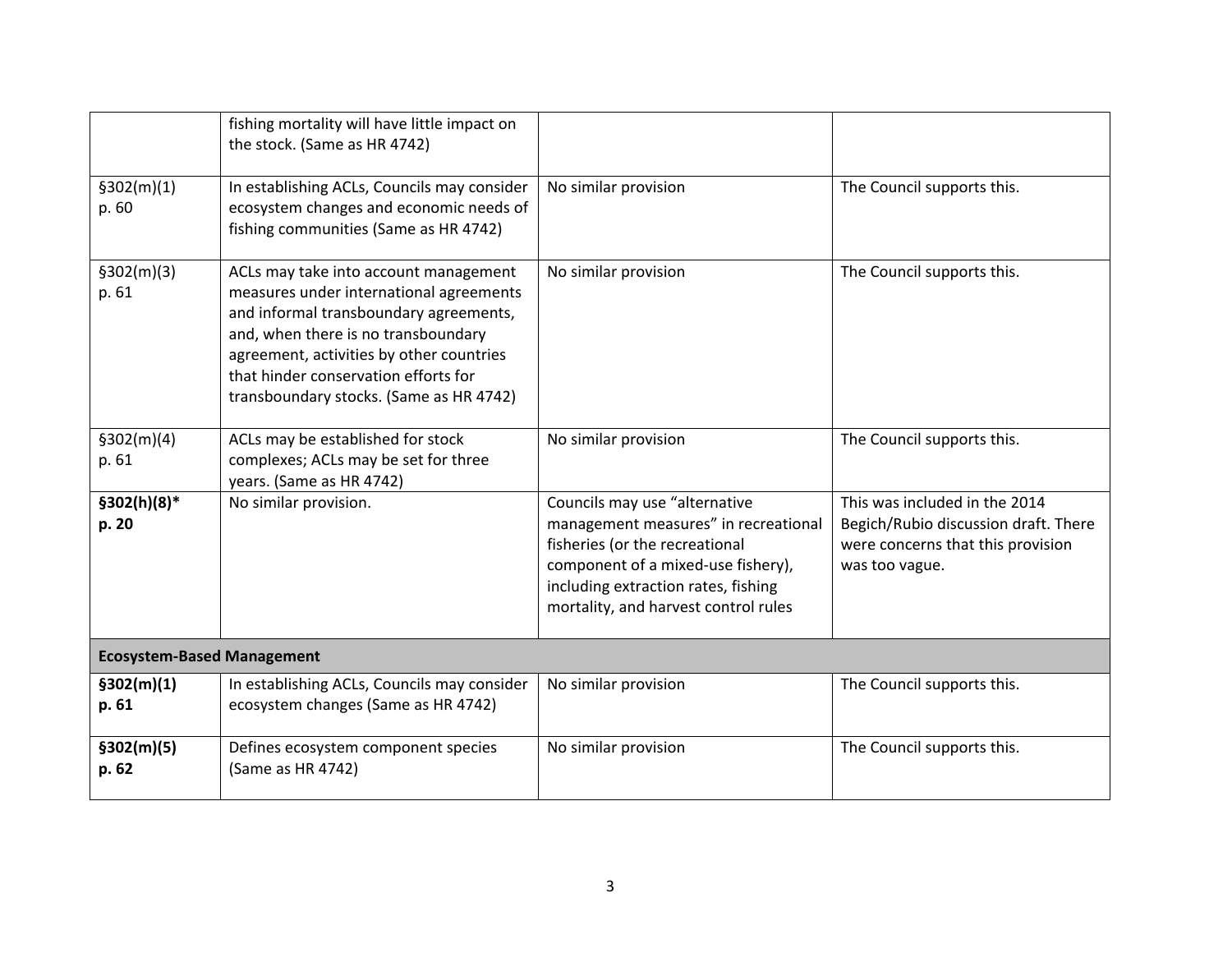| \$302(m)(2)<br>p. 61         | Councils do not have to establish ACLs for<br>EC species (Same as HR 4742)                                                                                                                                                                                                                                    | No similar provision                                                                                                  | The Council generally supports this.                                                                                                                                               |
|------------------------------|---------------------------------------------------------------------------------------------------------------------------------------------------------------------------------------------------------------------------------------------------------------------------------------------------------------|-----------------------------------------------------------------------------------------------------------------------|------------------------------------------------------------------------------------------------------------------------------------------------------------------------------------|
| <b>Electronic Monitoring</b> |                                                                                                                                                                                                                                                                                                               |                                                                                                                       |                                                                                                                                                                                    |
| p. 151*                      | Calls for the Secretary to issue regulations<br>governing the use of electronic monitoring.<br>Regulations shall distinguish between<br>monitoring for data collection and<br>research, and monitoring for enforcement.<br>Shall include objectives, regulations,<br>performance standards. (Same as HR 4742) | No similar provision. Does not address<br>electronic monitoring.                                                      | The Council generally supports this.<br>However, the Council does not want<br>to have to wait until regulations are<br>put in place to begin our electronic<br>monitoring program. |
| p. 151*                      | After final regulations are implemented,<br>Councils may amend FMPs to incorporate<br>electronic monitoring for research or<br>enforcement, and allow for replacement of<br>a percentage observers with electronic<br>monitoring. (Same as HR 4742)                                                           | No similar provision.                                                                                                 | See above.                                                                                                                                                                         |
| p. 152*                      | Councils may conduct pilot projects before<br>the final regulations are put in place.<br>(Same as HR 4742)                                                                                                                                                                                                    | No similar provision.                                                                                                 | See above.                                                                                                                                                                         |
| <b>NEPA</b>                  |                                                                                                                                                                                                                                                                                                               |                                                                                                                       |                                                                                                                                                                                    |
| $$303(d)(7)*$<br>p. 67       | Adds details on fishery impact statement<br>requirement; fulfillment of these<br>stipulations satisfies the requirements of<br>NEPA. (Same as HR 4742. This clause was<br>originally removed from HR 1335 and then<br>replaced in committee).                                                                 | No similar provision.                                                                                                 | The Council supports this.                                                                                                                                                         |
| <b>Transparency</b>          |                                                                                                                                                                                                                                                                                                               |                                                                                                                       |                                                                                                                                                                                    |
| §302(i)(G)*<br>p. 57         | Calls for each Council to provide a webcast,<br>audio recording, or live broadcast of<br>Council and CCC meetings; and audio,                                                                                                                                                                                 | Calls for Councils to (where practicable)<br>make a video or audio webcast of each<br>meeting of the Council and each | The Council does not support adding<br>additional broadcast requirements;<br>what we already do is sufficient. The                                                                 |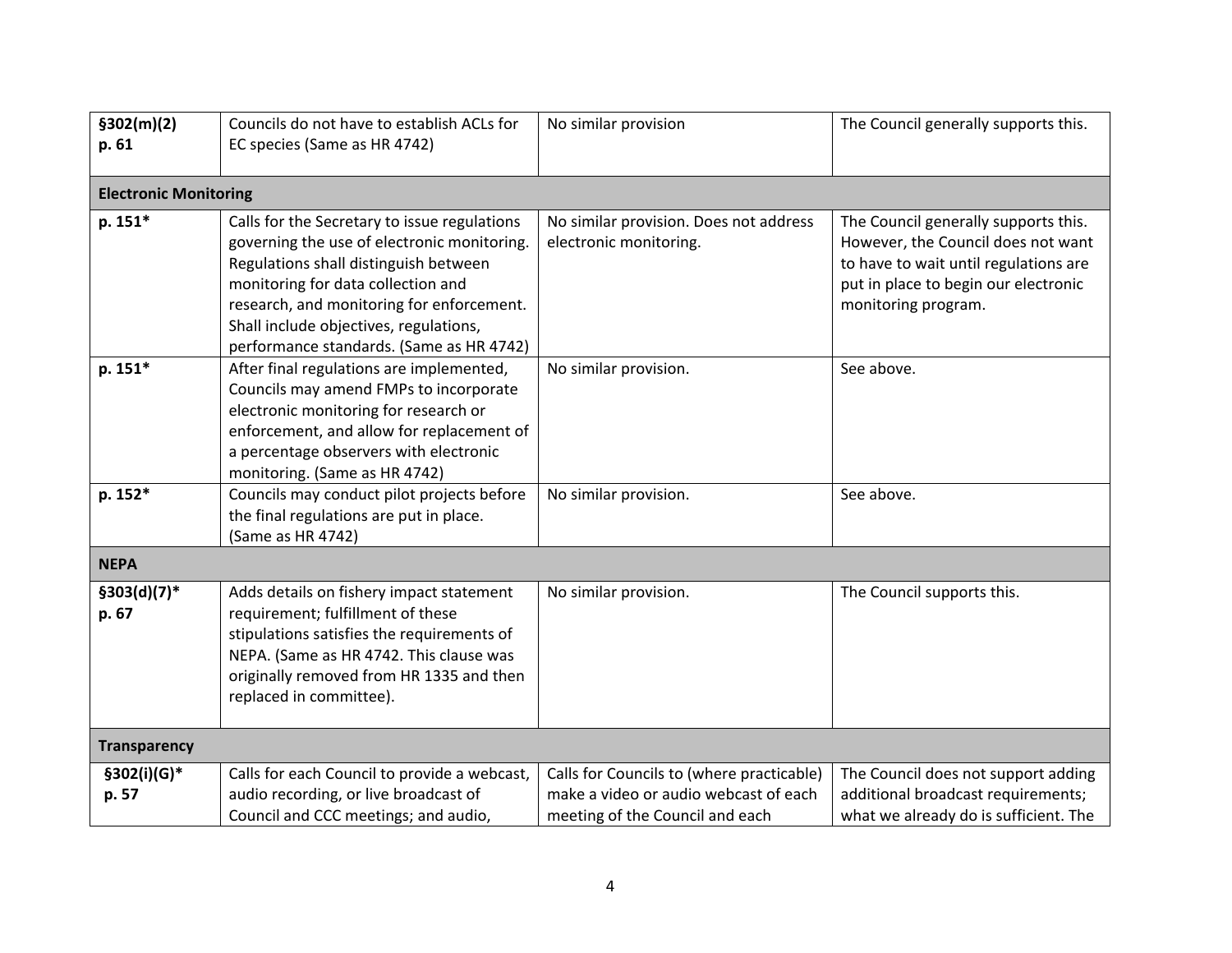|                                | video, or a searchable audio or written<br>transcript of each Council and SSC meeting<br>online within 30 days of the meeting (page<br>56). (Same as HR 4742) | meeting of the SSC within 30 days of<br>the meeting. (Does not require live<br>coverage)                                                                                                                                                                                                                                                                                                                                                                                                                                                                                                                                                                                                                                                                                                                                                | Council is particularly concerned<br>about the workload associated with<br>the SSC requirement.                                                                                                                                            |
|--------------------------------|---------------------------------------------------------------------------------------------------------------------------------------------------------------|-----------------------------------------------------------------------------------------------------------------------------------------------------------------------------------------------------------------------------------------------------------------------------------------------------------------------------------------------------------------------------------------------------------------------------------------------------------------------------------------------------------------------------------------------------------------------------------------------------------------------------------------------------------------------------------------------------------------------------------------------------------------------------------------------------------------------------------------|--------------------------------------------------------------------------------------------------------------------------------------------------------------------------------------------------------------------------------------------|
| <b>Data Collection and Use</b> |                                                                                                                                                               |                                                                                                                                                                                                                                                                                                                                                                                                                                                                                                                                                                                                                                                                                                                                                                                                                                         |                                                                                                                                                                                                                                            |
| $$404(e)*$<br>p. 134-135       | No similar provision.                                                                                                                                         | Requires stock assessments for all<br>stocks of fish under an FMP. For those<br>that have already been assessed, a<br>reasonable schedule must be<br>developed to update the assessment.<br>Subject to appropriations, a new stock<br>assessment or update should be done<br>once every 5-8 years. For economically<br>important fish that have not been<br>assessed, a first assessment must be<br>scheduled (and completed within 3<br>years unless approved by the<br>Secretary). Identify data and analysis,<br>especially concerning recreational<br>fishing, that would improve<br>assessments, including whether that<br>data and analysis could be provided by<br>nongovernmental sources (fishermen,<br>fishing communities, universities, and<br>research institutions.). Stock<br>assessments may be waived by<br>Secretary. | The Council has opposed previous<br>versions of this requirement based<br>on the fact that it would require a<br>great deal of new science and<br>reporting that would require more<br>staff and funding, and could reduce<br>flexibility. |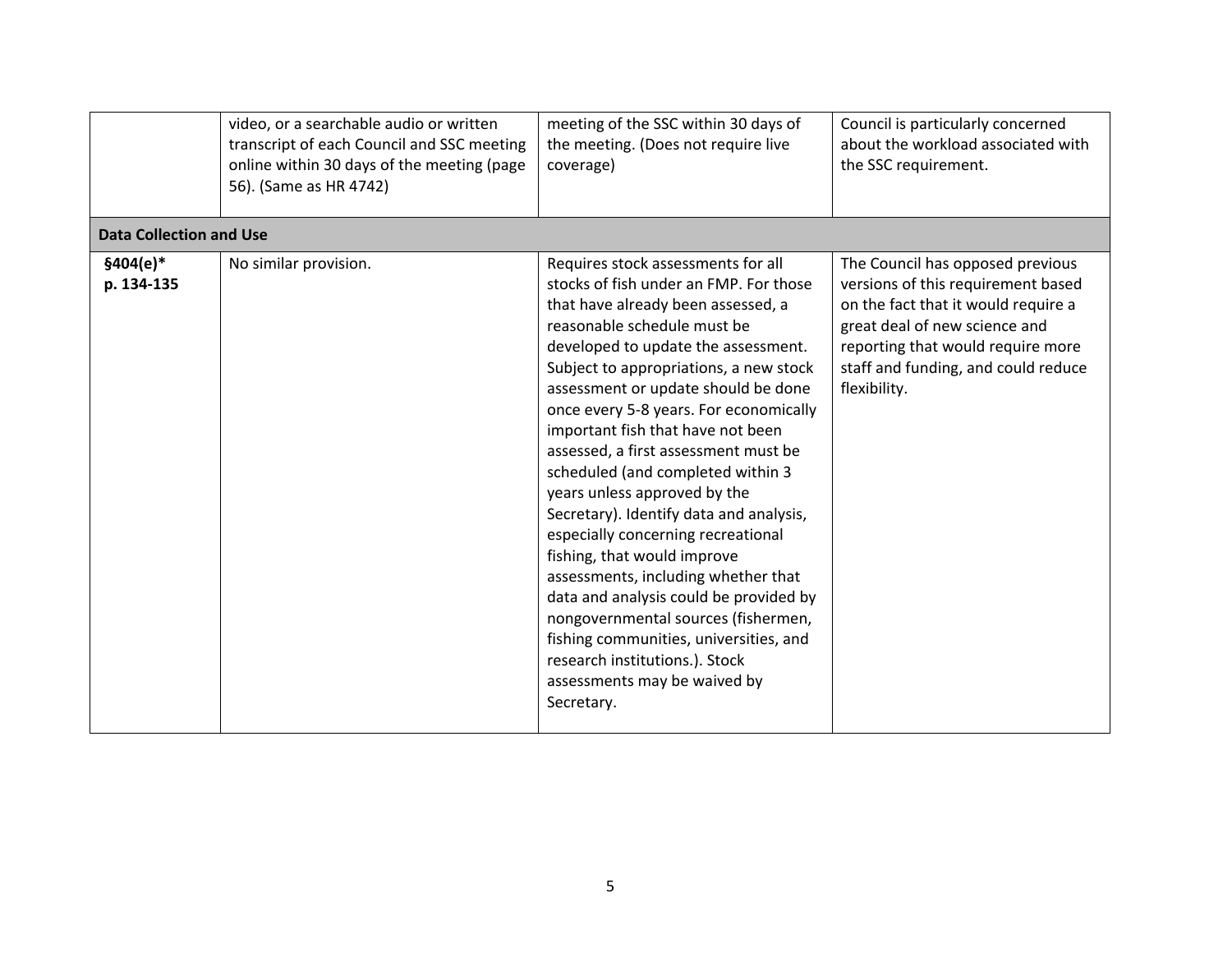| $$404(e)*$<br>p. 135    | No similar provision.                                                                                                                                                                                                                                            | The Secretary and SSCs shall develop<br>a report on facilitating greater<br>incorporation of data, analysis, stock<br>assessments and surveys from<br>nongovernmental sources<br>(fishermen, fishing communities,<br>universities, etc.) into fisheries<br>management decisions. The report is<br>to be submitted to the Senate<br>Committee on Commerce, Science,<br>and Transportation and the House<br><b>Committee on Natural Resources</b><br>within one year after the Act passes.<br>(Provides much detail on contents of<br>report). | A similar provision was included in<br>the Begich/Rubio discussion draft.<br>The Council has not specifically<br>commented on this.                                                                                                                                                                                                                                                                                                                                                                   |
|-------------------------|------------------------------------------------------------------------------------------------------------------------------------------------------------------------------------------------------------------------------------------------------------------|----------------------------------------------------------------------------------------------------------------------------------------------------------------------------------------------------------------------------------------------------------------------------------------------------------------------------------------------------------------------------------------------------------------------------------------------------------------------------------------------------------------------------------------------|-------------------------------------------------------------------------------------------------------------------------------------------------------------------------------------------------------------------------------------------------------------------------------------------------------------------------------------------------------------------------------------------------------------------------------------------------------------------------------------------------------|
| \$402(b)<br>p. 131      | Describes uses of confidential<br>information. Places limits on use of<br>observer information. Vessel<br>information collected for<br>monitoring/enforcement shall not be<br>used for coastal & marine spatial<br>planning under EO 13547. (Same as HR<br>4742) | No similar provisions.                                                                                                                                                                                                                                                                                                                                                                                                                                                                                                                       | The Council recommends no<br>reduction in requirements for data<br>aggregation, or distribution of<br>bycatch information, which is<br>important to the Council decision-<br>making process. The Council<br>recommends improving access to<br>currently confidential harvest or<br>processing information to improve<br>socioeconomic analyses. In<br>addition, the Council is concerned<br>that the prohibition on use of data<br>for marine spatial planning could<br>have unintended consequences. |
| $$402(e)(4)*$<br>p. 133 | In hiring people to collect information on<br>marine recreational fishing, students<br>studying water resource issues at an<br>institute of higher education should be                                                                                           | No similar provisions.                                                                                                                                                                                                                                                                                                                                                                                                                                                                                                                       | The Council has not discussed this<br>yet.                                                                                                                                                                                                                                                                                                                                                                                                                                                            |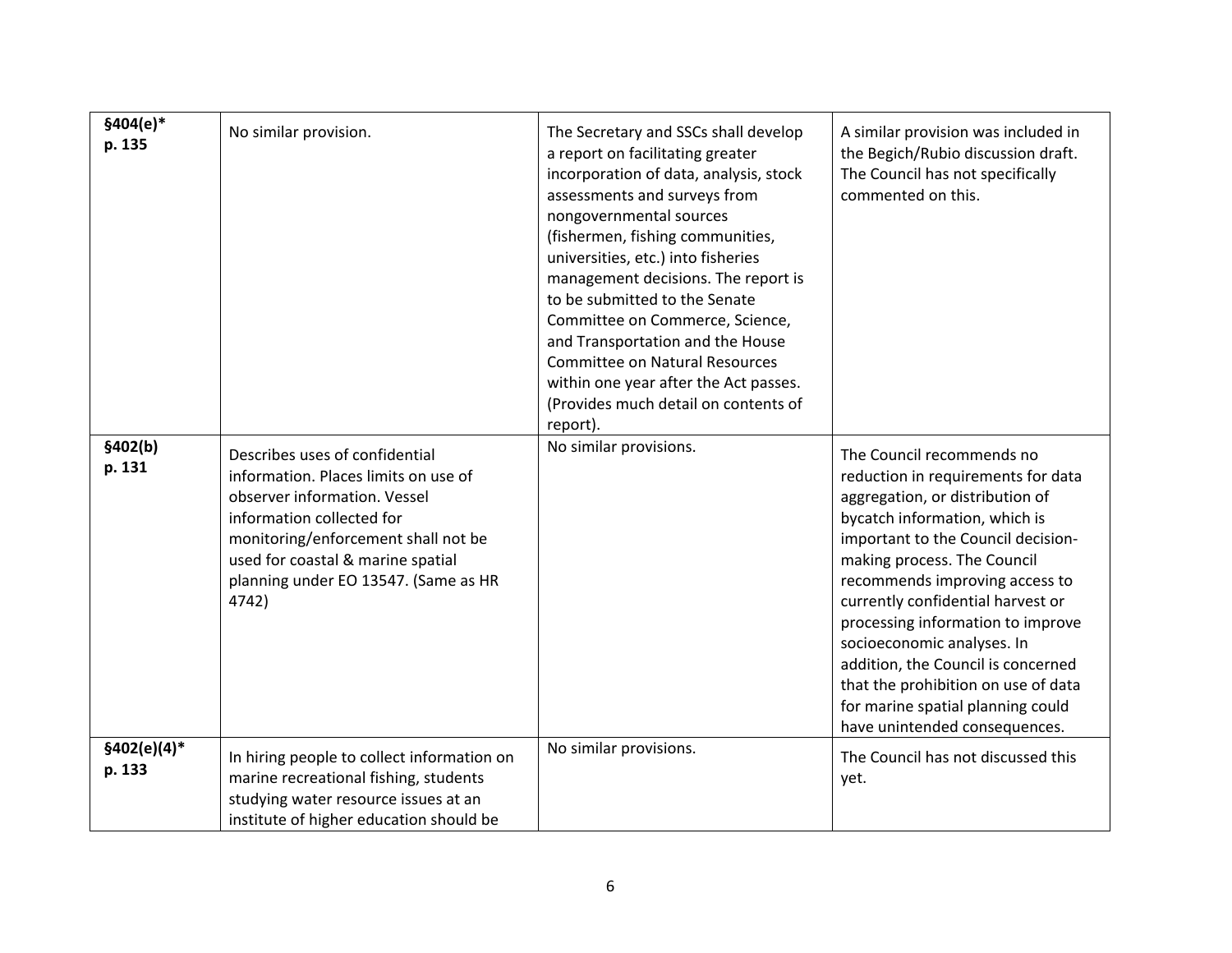|                          | given preference. (New. Added in<br>committee).                                                                                                                                                                                                         |                                                                                                                                                                                                                                                                                                                                                                                                                                                                                                                      |                                                                                                                                                                                                             |
|--------------------------|---------------------------------------------------------------------------------------------------------------------------------------------------------------------------------------------------------------------------------------------------------|----------------------------------------------------------------------------------------------------------------------------------------------------------------------------------------------------------------------------------------------------------------------------------------------------------------------------------------------------------------------------------------------------------------------------------------------------------------------------------------------------------------------|-------------------------------------------------------------------------------------------------------------------------------------------------------------------------------------------------------------|
| <b>Data-Poor Species</b> |                                                                                                                                                                                                                                                         |                                                                                                                                                                                                                                                                                                                                                                                                                                                                                                                      |                                                                                                                                                                                                             |
| $$404(e)*$<br>p. 136     | Councils shall identify data-poor fisheries<br>in their regions, prioritize them, and<br>provide the list to the Secretary. (Same as<br>HR 4742)                                                                                                        | No similar provisions.                                                                                                                                                                                                                                                                                                                                                                                                                                                                                               | The Council supports this.                                                                                                                                                                                  |
|                          | <b>National Marine Sanctuaries Act &amp; Endangered Species Act</b>                                                                                                                                                                                     |                                                                                                                                                                                                                                                                                                                                                                                                                                                                                                                      |                                                                                                                                                                                                             |
| $§5*$<br>p. 14-15        | Notes that in case of conflict between MSA<br>& NMSA, MSA shall control. Also notes<br>that restriction on fisheries that are<br>necessary to implement a recovery plan<br>under ESA shall be done under the<br>authority of the MSA. (Same as HR 4742) | No similar provisions.                                                                                                                                                                                                                                                                                                                                                                                                                                                                                               | The Council supports the MSA and<br>NMSA language. For the ESA, the<br>Council recommends the kind of ESA<br>integration with MSA that has<br>recently occurred in Columbia River<br>tule stock management. |
|                          | <b>Scientific and Statistical Committee</b>                                                                                                                                                                                                             |                                                                                                                                                                                                                                                                                                                                                                                                                                                                                                                      |                                                                                                                                                                                                             |
| \$302(g)(1)(B)<br>p. 54  | Each scientific and statistical committee<br>shall develop such scientific advice in a<br>transparent manner and allow for public<br>involvement in the process.                                                                                        | Each SSC shall provide its Council<br>ongoing scientific advice for fishery<br>management decisions, including<br>recommendations for acceptable<br>biological catch, preventing overfishing,<br>maximum sustainable yield, achieving<br>rebuilding targets, and reports on stock<br>status and health, bycatch, habitat<br>status, social and economic impacts of<br>management measures, and<br>sustainability of fishing practices  in a<br>transparent manner, allowing for public<br>involvement in the process | The Council's SSC already fulfills<br>these requirements.                                                                                                                                                   |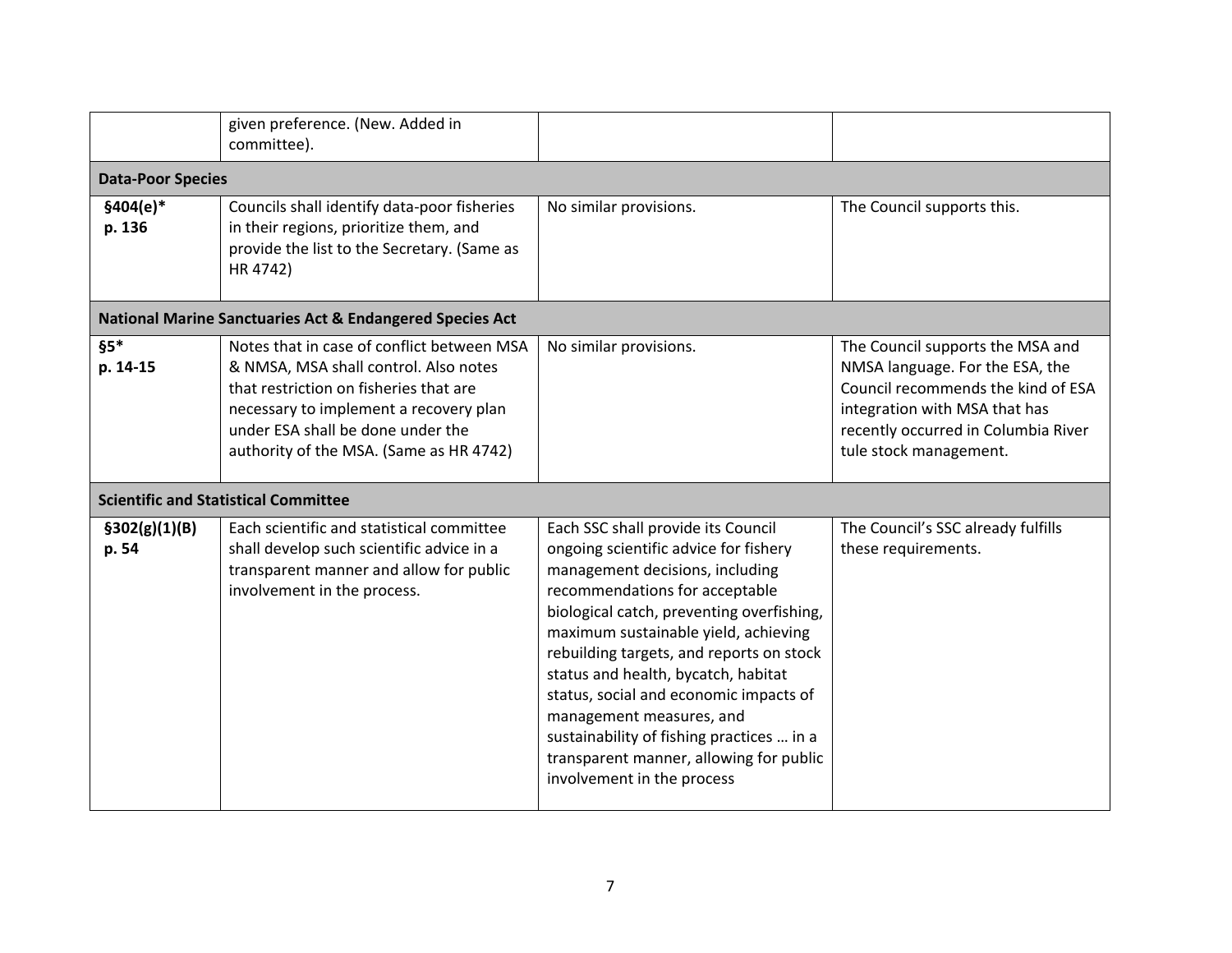| <b>Enforcement penalties</b>   |                                                                                                                                                                                                                                                                                                                                   |                                                                                                                                                                    |                                                                                                                                                                                                                              |
|--------------------------------|-----------------------------------------------------------------------------------------------------------------------------------------------------------------------------------------------------------------------------------------------------------------------------------------------------------------------------------|--------------------------------------------------------------------------------------------------------------------------------------------------------------------|------------------------------------------------------------------------------------------------------------------------------------------------------------------------------------------------------------------------------|
| $$404(e)*$<br>p. 137           | Up to 80% of fishery enforcement<br>penalties may be allocated for data<br>collection (only for the region in which<br>they are collected). Funds may be used for<br>data-poor fisheries and cooperative<br>research. (Same as HR 4742)                                                                                           | No similar provisions.                                                                                                                                             | The Council supports this as long as it<br>doesn't siphon funds away from<br>NMFS priorities.                                                                                                                                |
| <b>Other changes and notes</b> |                                                                                                                                                                                                                                                                                                                                   |                                                                                                                                                                    |                                                                                                                                                                                                                              |
|                                | HR 1335 does not incorporate the REFI Act,<br>which was included in HR 4742 (the Act<br>has been signed into law but has not been<br>implemented)                                                                                                                                                                                 | N/A                                                                                                                                                                | N/A                                                                                                                                                                                                                          |
| 305(c)(3)(b)<br>p. 87          | Emergency actions shall remain in effect<br>for one year (as opposed to 180 days)<br>(Same as HR 4742)                                                                                                                                                                                                                            | No similar provisions.                                                                                                                                             | The Council supports this.                                                                                                                                                                                                   |
| 312(a)(2)<br>p. 110            | Requires the Secretary of Commerce to<br>publish the estimated cost of recovery<br>from a fishery resource disaster no later<br>than 30 days after making a disaster<br>determination. (Same as HR 4742)                                                                                                                          | Requires the Secretary to make a<br>decision regarding a disaster relief<br>request within 90 days.                                                                | Re HR 1335, the Council believes 30<br>days is too short a timeline for this<br>determination.                                                                                                                               |
| $401(g)(4)^*$<br>p. 128        | Requires Federal-state partnerships to<br>develop best practices for implementing<br>recreational fishery data collection<br>programs, and create a grant program to<br>States to improve these programs, and<br>require a National Research Council study<br>of recreational fisheries data survey<br>methods. (Same as HR 4742) | Calls for increased use of data from<br>non-governmental sources such as<br>fishermen, fishing communities,<br>universities, and research institutions.<br>(P. 67) | The Council has generally supported<br>the use of cooperative research<br>when collected and used in a<br>scientifically rigorous manner, but<br>may have concerns regarding<br>mandates on use of certain types of<br>data. |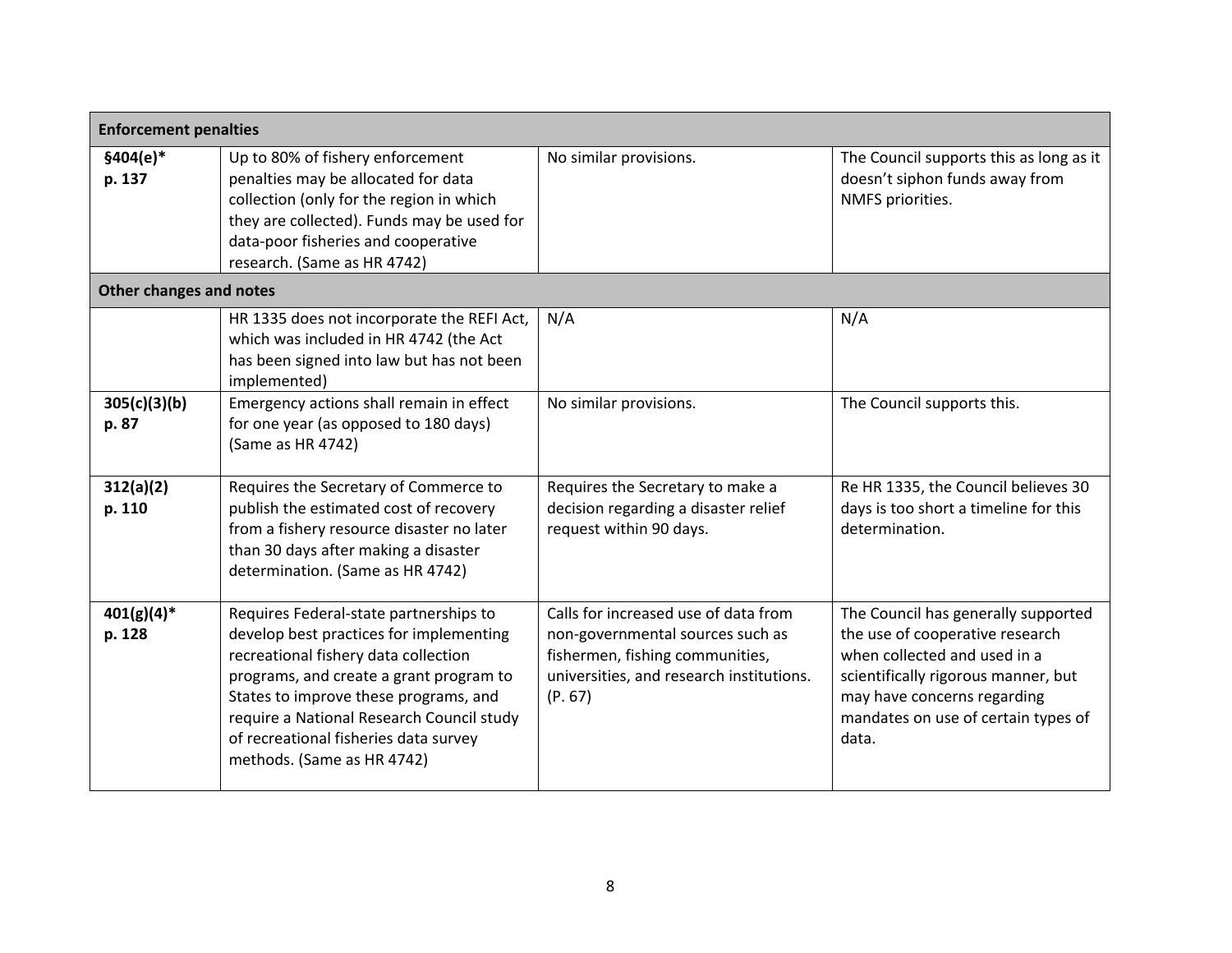| 3(2a), (4a),<br>(8a)  | Defines "catch share," "confidential<br>information," and "subsistence fishing"<br>(Same as HR 4742)                                                                                                                  | No similar provisions.                                                                                                                                                                                                                                                                  | The Council generally supports these<br>definitions.                                                                                     |
|-----------------------|-----------------------------------------------------------------------------------------------------------------------------------------------------------------------------------------------------------------------|-----------------------------------------------------------------------------------------------------------------------------------------------------------------------------------------------------------------------------------------------------------------------------------------|------------------------------------------------------------------------------------------------------------------------------------------|
|                       | There is no mention of state management<br>of the Dungeness crab fishery, which was<br>included in previous MSA reauthorization<br>bills. This issue is addressed in HR 2168 and<br>S 1143.                           | No mention of Dungeness crab.                                                                                                                                                                                                                                                           | The Council supports continuing<br>state management of the Dungeness<br>crab fishery.                                                    |
| 318(a)<br>p. 123      | Establishes a regional cooperative research<br>and management program with required<br>five-year plan. (Same as HR 4742)                                                                                              | Calls for increased use of data from<br>non-governmental sources such as<br>fishermen, fishing communities,<br>universities, and research institutions.<br>(P. 67)                                                                                                                      | The Council supports the HR 1335<br>provisions but has not discussed S<br>1403. (See above)                                              |
| 304(d)(2)(D)<br>p. 80 | Requires the Secretary to report annually<br>on the amount of fees collected from<br>limited access privilege/community<br>development programs and detail how the<br>funds were spent. (New. Added in<br>committee.) | No similar provisions.                                                                                                                                                                                                                                                                  | The Council has not discussed this.                                                                                                      |
| p. 154                | Calls for the National Academy of Sciences<br>to study allocation in mixed-used fisheries<br>only in the South Atlantic and Gulf of<br>Mexico Councils.                                                               | Calls for the National Academy of<br>Sciences to study allocation in mixed-<br>used fisheries in all Councils.                                                                                                                                                                          | The Council has not discussed this.                                                                                                      |
| p. 154                | No similar provisions.                                                                                                                                                                                                | Makes fisheries facilities (such as<br>processors) and aquaculture facilities<br>eligible for capital construction funds.                                                                                                                                                               | The Council has not specifically<br>addressed this issue, which was<br>included in the Begich discussion<br>draft in the 113th Congress. |
| p. 158                | No similar provisions.                                                                                                                                                                                                | Addresses concerns that Saltonstall-<br>Kennedy Act funds have been going to<br>NOAA's Operations, Research and<br>Facilities account for general use rather<br>than going to fisheries promotion and<br>development. Includes language that<br>would establish a budget point of order | The Council has not specifically<br>addressed this issue, which was<br>included in the Begich discussion<br>draft in the 113th Congress. |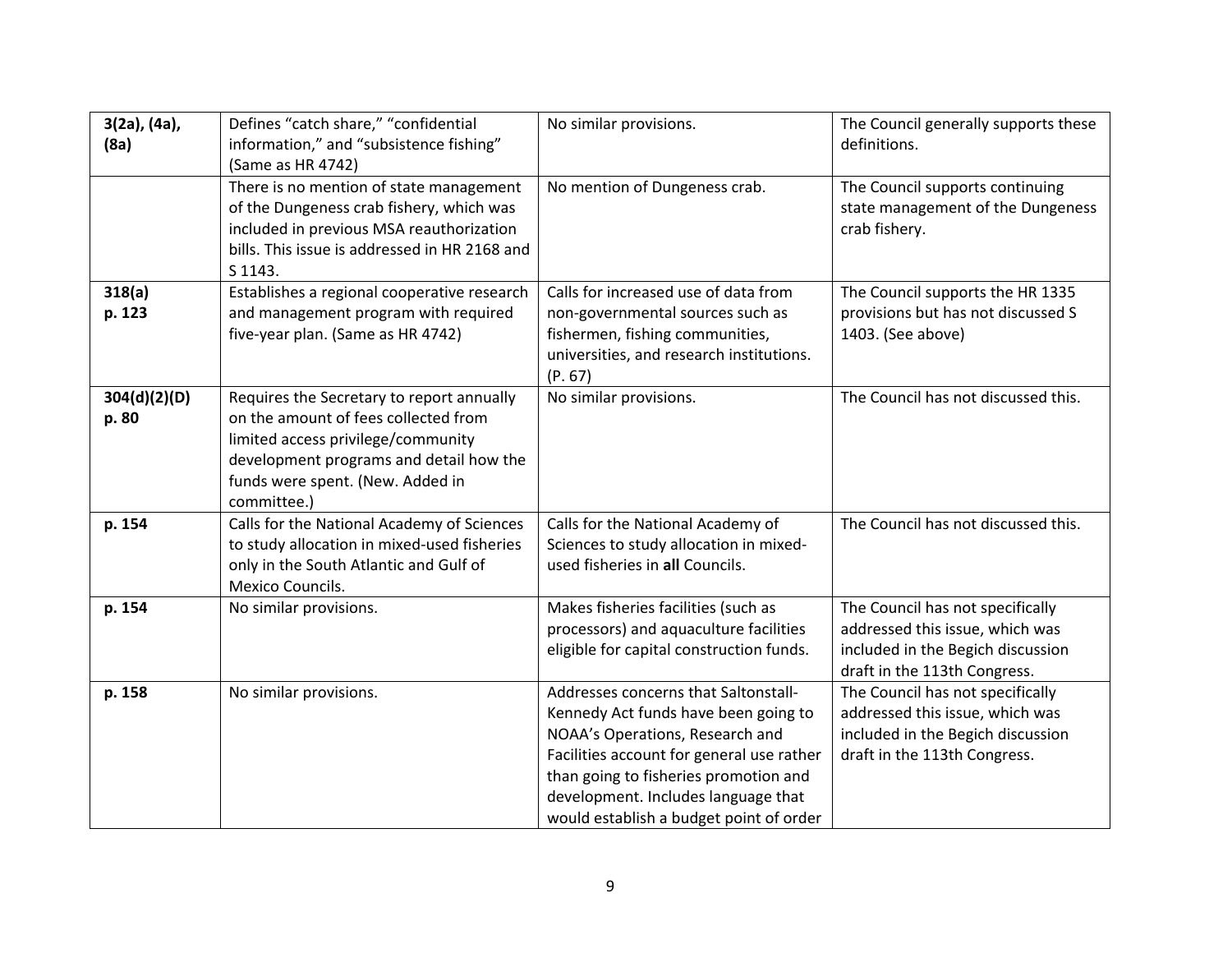|  | that could be used during House or  |  |
|--|-------------------------------------|--|
|  |                                     |  |
|  | senate consideration of an          |  |
|  | appropriations bill that authorizes |  |
|  | transfer of S-K funds to NOAA's     |  |
|  | Operations account.                 |  |

## OTHER HOUSE BILLS THAT PROPOSE TO CHANGE THE MSA

Except for HR 1207, these bills are essentially "dead," since they were not included in HR 1335, the main House bill addressing MSA reauthorization. They are included here only as an FYI; the themes in these bills may resurface at another time.

| Bill             | Changes                                                                                                                             |
|------------------|-------------------------------------------------------------------------------------------------------------------------------------|
| HR 2012          | Creates a competitive grant program to address the needs of fishing communities by providing health promotion and<br>$\bullet$      |
| (Keating)        | disease prevention services, financial planning education, supporting positive community response to tragedies at                   |
|                  | sea, and workforce development training. Any entity that provides shoreside support would be eligible.                              |
|                  | Requires the Secretary to conduct a demographic survey of commercial fishermen and their families to identify<br>$\bullet$          |
|                  | needs of fishing communities that can be addressed through the program.                                                             |
| HR 1207          | Requires stock assessments on all fish managed under a Federal fishery management plan within 3-5 years, unless<br>$\bullet$        |
| (Wittman)        | the Secretary determines such a stock assessment is not necessary.                                                                  |
| (included in     | Includes measures to broaden the scope of data used in managing fisheries.<br>$\bullet$                                             |
| S 1403)          | Requires a cost reduction report from each Council identifying program goals and methods and discussing their cost-<br>$\bullet$    |
|                  | effectiveness.                                                                                                                      |
| HR 1826          | Defines artisanal fishing.<br>$\bullet$                                                                                             |
| (Sablan/Huffman) | Defines marine aquaculture and specifies that definition of "fishing" does not include marine aquaculture.<br>$\bullet$             |
|                  | Calls on Secretary to ensure participation of U.S. territories in managing HMS species.<br>$\bullet$                                |
|                  | Creates shoreside fishing support grants as in HR 2012.<br>$\bullet$                                                                |
|                  | Calls for Councils to minimize staff travel as much as possible through the use of electronic communication<br>$\bullet$            |
|                  | (webinars), including for voting.                                                                                                   |
|                  | Calls for Secretary to determine that a fishery resource disaster exists for fisheries originating within California's<br>$\bullet$ |
|                  | Central Valley.                                                                                                                     |
|                  | Calls for basically the same cooperative research program and A/V reporting requirements as HR 1335.<br>$\bullet$                   |
|                  | Calls for Commerce, EPA and other agencies to submit report detailing a framework for permitting and regulating<br>$\bullet$        |
|                  | marine aquaculture, and recommending ways to ensure that such operations do not harm fisheries or ecosystems.                       |